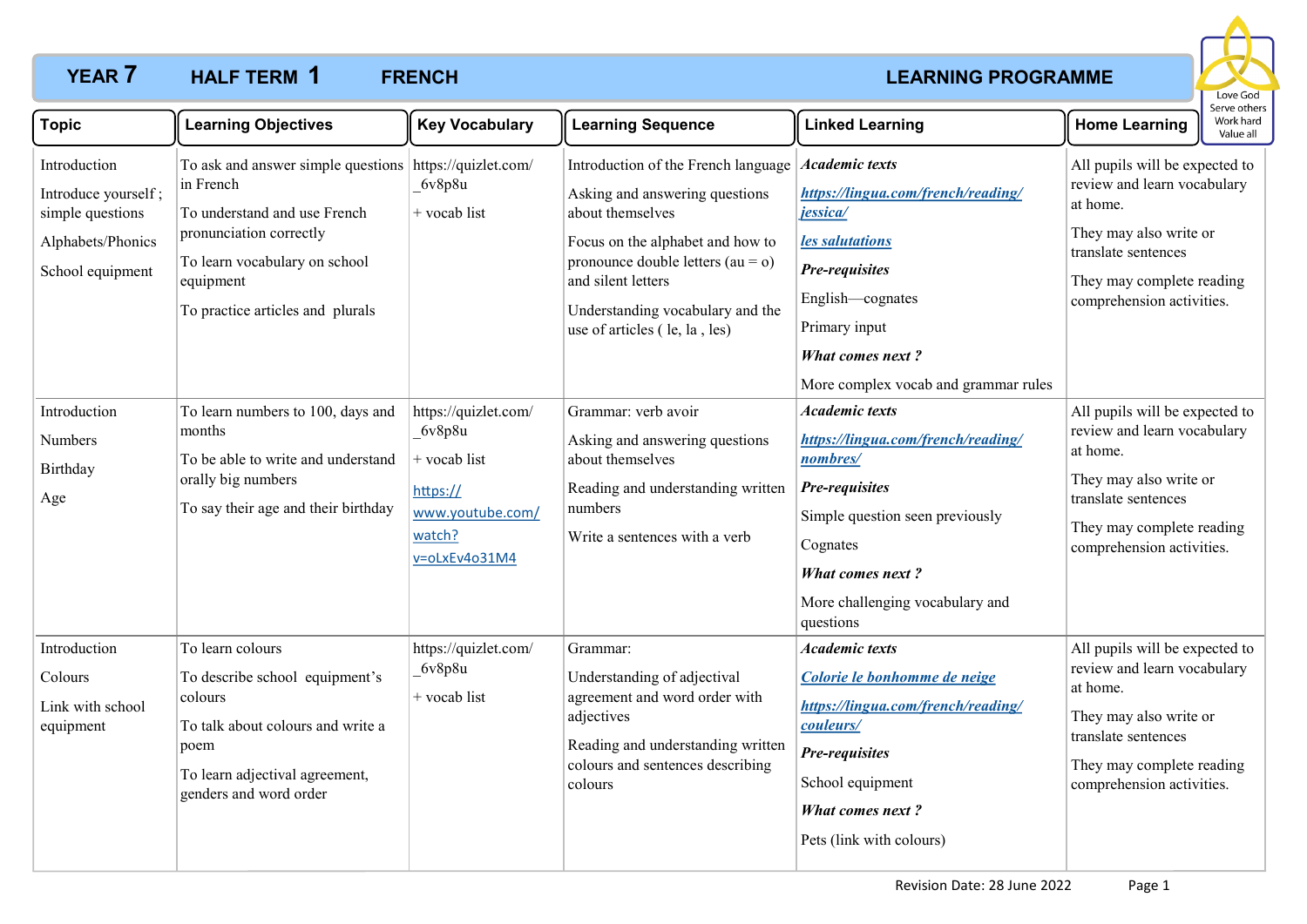## **YEAR 7 HALF TERM 2 FRENCH** *CONSUMER CONSUMER EXAMPLE AT A REARNING PROGRAMME* **HALF TERM FRENCH 2**



| <b>Topic</b>                                    | <b>Learning Objectives</b>                                                                                                                                                                                                              | <b>Key Vocabulary</b>                            | <b>Learning Sequence</b>                                                                                                                                                                                                              | <b>Linked Learning</b>                                                                                                                                                                                                                                       | <b>Home Learning</b>                                                                                                                                                                 | Work hard<br>Value all |
|-------------------------------------------------|-----------------------------------------------------------------------------------------------------------------------------------------------------------------------------------------------------------------------------------------|--------------------------------------------------|---------------------------------------------------------------------------------------------------------------------------------------------------------------------------------------------------------------------------------------|--------------------------------------------------------------------------------------------------------------------------------------------------------------------------------------------------------------------------------------------------------------|--------------------------------------------------------------------------------------------------------------------------------------------------------------------------------------|------------------------|
| Introduction<br>Pets                            | To learn pets vocabulary<br>To be able to write and understand<br>a text describing someone and their<br>pets<br>To link colours and pets                                                                                               | https://quizlet.com/<br>6v8p8u<br>$+$ vocab list | Grammar: verb etre / avoir + I<br>would like (je voudrais)<br>Adjectival agreement with colours<br>and pets<br>Produce extended writing about<br>themselves                                                                           | <b>Academic texts</b><br>description d un animal<br>Le Kangourou<br>serie complete Texts + activities<br>serie complete correction                                                                                                                           | All pupils will be expected to<br>review and learn vocabulary<br>at home.<br>They may also write or<br>translate sentences<br>They may complete reading<br>comprehension activities. |                        |
|                                                 |                                                                                                                                                                                                                                         |                                                  |                                                                                                                                                                                                                                       | Pre-requisites<br>Cognates<br>The verb avoir<br><b>What comes next?</b><br>Describe yourself and your family with                                                                                                                                            |                                                                                                                                                                                      |                        |
| Family:<br>Family and<br><b>Extended family</b> | To learn family vocabulary<br>To be able to apply the rules of<br>masculine and feminine.<br>To be able to name extended family<br>members.<br>To be able to apply the rules of<br>masculine and feminine.<br>To understand comparative | https://quizlet.com/<br>6v8p8u<br>$+$ vocab list | Introduction to family members.<br>Identifying the masculine and<br>femine rules.<br>Identifying patterns with plurals.<br>Using mon, ma and mes<br>Higher sets will move on ton,ta, tes<br>and son, sa, ses<br>To learn intensifiers | longer sentences<br><b>Academic texts</b><br>ma famille<br>Dimanche en famille<br>https://lingua.com/french/reading/ma-<br>famille/<br>la lettre au pere Noel<br>Pre-requisites<br>The verb avoir<br>Simple questions<br><b>What comes next?</b><br>Opinions | All pupils will be expected to<br>review and learn vocabulary<br>at home.<br>They may also write or<br>translate sentences<br>They may complete reading<br>comprehension activities. |                        |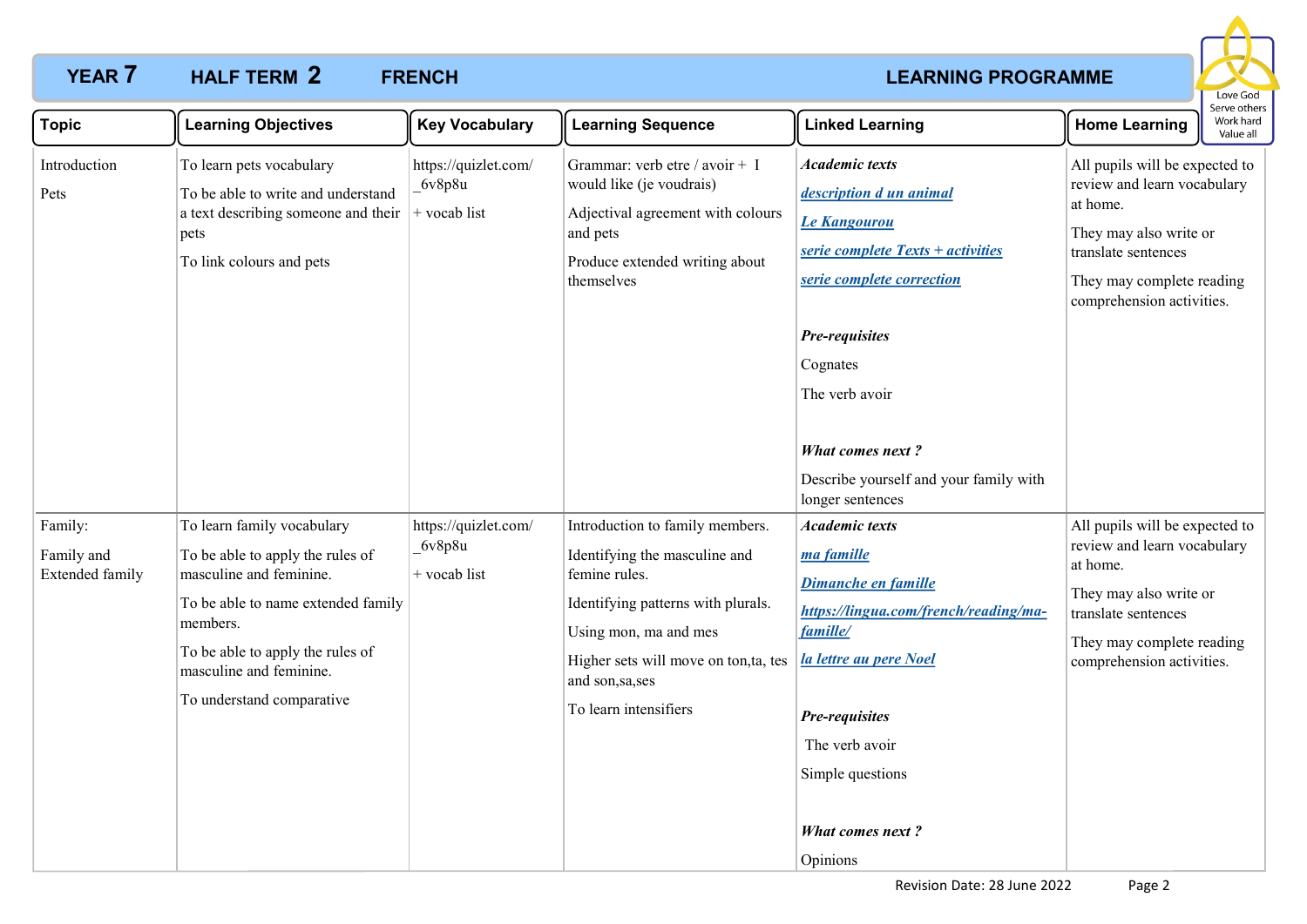### **YEAR 7 HALF TERM 2 FRENCH** *CONSUMER CONSUMER AND LEARNING PROGRAMME* **HALF TERM FRENCH 2**



| <b>Topic</b>                                                          | <b>Learning Objectives</b>                                        | <b>Key Vocabulary</b>                          | <b>Learning Sequence</b>                                                          | <b>Linked Learning</b>                                                                                                                                                                                                                                                                                                                       | <b>Home Learning</b>                                                                                                                                                                 | Work hard<br>Value all |
|-----------------------------------------------------------------------|-------------------------------------------------------------------|------------------------------------------------|-----------------------------------------------------------------------------------|----------------------------------------------------------------------------------------------------------------------------------------------------------------------------------------------------------------------------------------------------------------------------------------------------------------------------------------------|--------------------------------------------------------------------------------------------------------------------------------------------------------------------------------------|------------------------|
| Opinions<br>introductions<br>Integrate opinions<br>on previous topics | To be able to give opinions on<br>cognates<br>To justify opinions | https://quizlet.com/<br>6v8p8u<br>+ vocab list | Grammar: Present tense<br>Literacy: understand a long text<br>describing a person | <b>Academic texts</b><br>Poem<br><b>J'aime ma famille</b><br>$T: \langle MFL \rangle 2016$ onwards (update in<br>progress)\FRENCH\Academic<br>texts\Poesie J aime ma famille.PNG<br><b>Pre-requisites</b><br>Adjectives<br>Pets/Family/School equipment<br><b>What comes next?</b><br>Create longer sentences, giving opinions<br>constantly | All pupils will be expected to<br>review and learn vocabulary<br>at home.<br>They may also write or<br>translate sentences<br>They may complete reading<br>comprehension activities. |                        |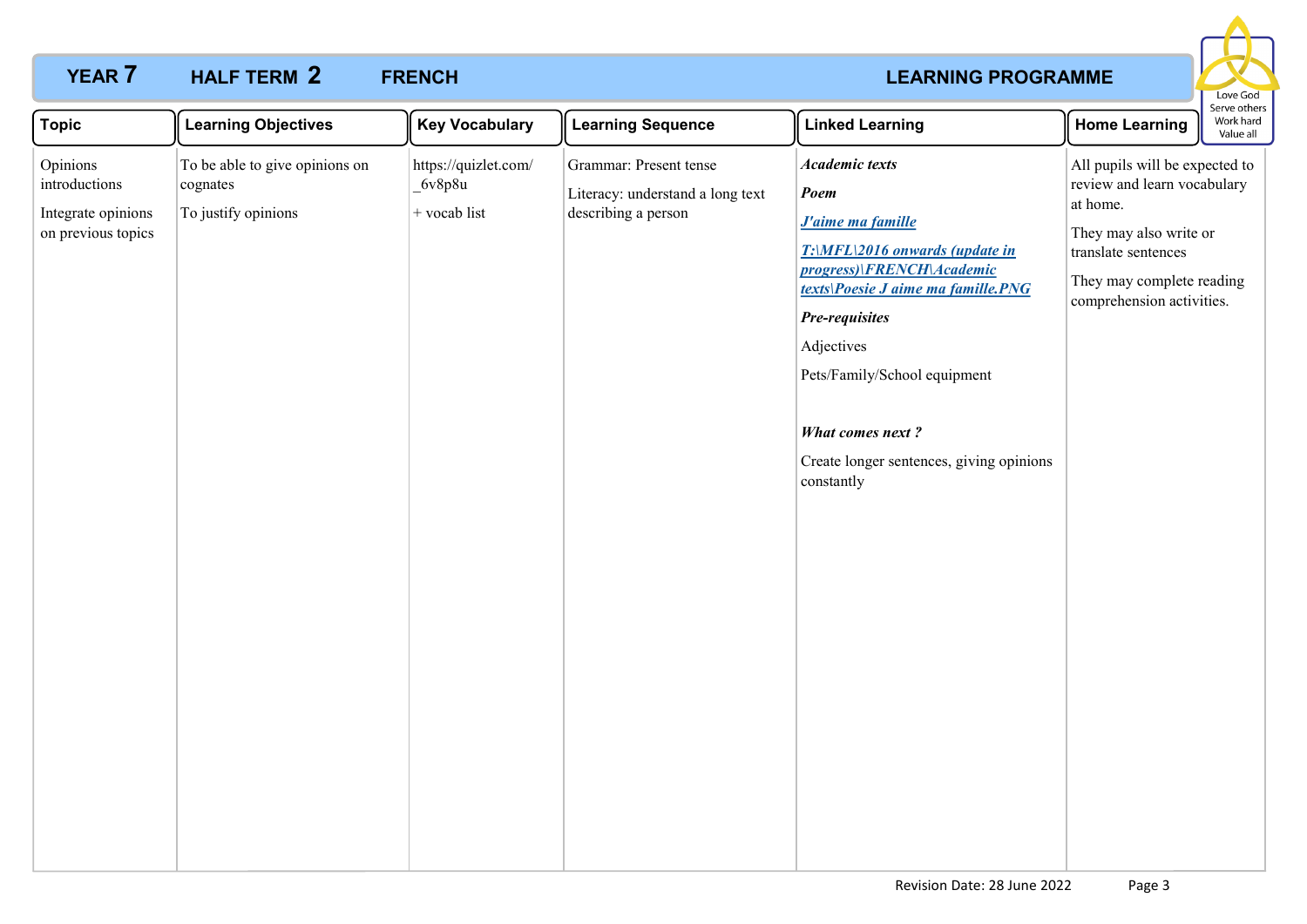## **YEAR 7 HALF TERM 3 FRENCH** *CONSUMER EXAMPLE EXAMPLE EXAMPLE EXAMPLE EXAMPLE EXAMPLE EXAMPLE EXAMPLE EXAMPLE EXAMPLE EXAMPLE EXAMPLE EXAMPLE EXAMPLE EXAMPLE EXAMPLE EXAMPLE EXAMPLE EXAMPLE EXAMPLE EXAMPLE EXAMPLE EXA* **HALF TERM FRENCH 3**



| <b>Topic</b>                                                                                     | <b>Learning Objectives</b>                                                                                                                                                                                                                                                                             | <b>Key Vocabulary</b>                                                                                                             | <b>Learning Sequence</b>                                                                                                                                                                                                                                | <b>Linked Learning</b>                                                                                                                                                                                                                                                                                    | <b>Home Learning</b>                                                                                                                                                                                                                                                                                                                                                             | Work hard<br>Value all |
|--------------------------------------------------------------------------------------------------|--------------------------------------------------------------------------------------------------------------------------------------------------------------------------------------------------------------------------------------------------------------------------------------------------------|-----------------------------------------------------------------------------------------------------------------------------------|---------------------------------------------------------------------------------------------------------------------------------------------------------------------------------------------------------------------------------------------------------|-----------------------------------------------------------------------------------------------------------------------------------------------------------------------------------------------------------------------------------------------------------------------------------------------------------|----------------------------------------------------------------------------------------------------------------------------------------------------------------------------------------------------------------------------------------------------------------------------------------------------------------------------------------------------------------------------------|------------------------|
| Physical description<br>Eyes<br>Hair<br>Other physical as-<br>pects<br>Personality<br>Adjectives | To ask and answer simple questions https://quizlet.com/<br>in French<br>To understand and use French vo-<br>cabulary correctly<br>To describe yourself<br>To describe your personality and<br>someone else<br>To write a long paragraph about<br>yourself<br>To describe a member of their fam-<br>ily | 7yo2vq?<br>x=1jqt&i=hc9w3<br>+ vocab list<br>https://quizlet.com/<br>7yo2vq?<br>$x=1$ jqt&i=hc9w3<br>$+$ vocab list               | Grammar: Adjectival agreement<br>Reading and understanding written<br>description<br>Write a sentences with a verb<br>Write about someone else (il/elle)<br>Grammar: Word order with adjec-<br>tives<br>Use of different pronouns Il/elle/ils/<br>elles | https://www.scoilnet.ie/uploads/<br>resources/28422/28158.pdf<br>description physique<br>description english version<br>Pre-requisites<br>Verb avoir<br><b>What comes next?</b><br>Verb etre<br>More adjectives<br>Pre-requisites<br>Verb etre<br><b>What comes next?</b><br>Conjugation/ different tense | All pupils will be expected to<br>review and learn vocabulary<br>at home.<br>They may also write or trans-<br>late sentences<br>They may complete reading<br>comprehension activities.<br>All pupils will be expected to<br>review and learn vocabulary<br>at home.<br>They may also write or trans-<br>late sentences<br>They may complete reading<br>comprehension activities. |                        |
| Verb etre explained<br><b>Extended writing</b><br>about yourself                                 | To ask and answer questions:<br>speaking questions types<br>To work on spelling and grammar<br>to produce an extended writing<br>piece (literacy)                                                                                                                                                      | https://quizlet.com/<br>7yo2vq?<br>$x=1$ jqt&i=hc9w3<br>$+$ vocab list<br>https://<br>www.youtube.com/<br>watch?<br>v=seKqVkAQqBg | Introduction of imperfect and con-<br>ditional words<br>Producing a paragraph on them-<br>selves including all topics leant<br>from beginning<br>Teach infinitives                                                                                      | Pre-requisites<br>Pronouns /<br>Verbs etre and avoir in different tenses<br><b>What comes next?</b><br>School subjects and school                                                                                                                                                                         | All pupils will be expected to<br>review and learn vocabulary<br>at home.<br>They may also write or trans-<br>late sentences<br>They may complete reading<br>comprehension activities.                                                                                                                                                                                           |                        |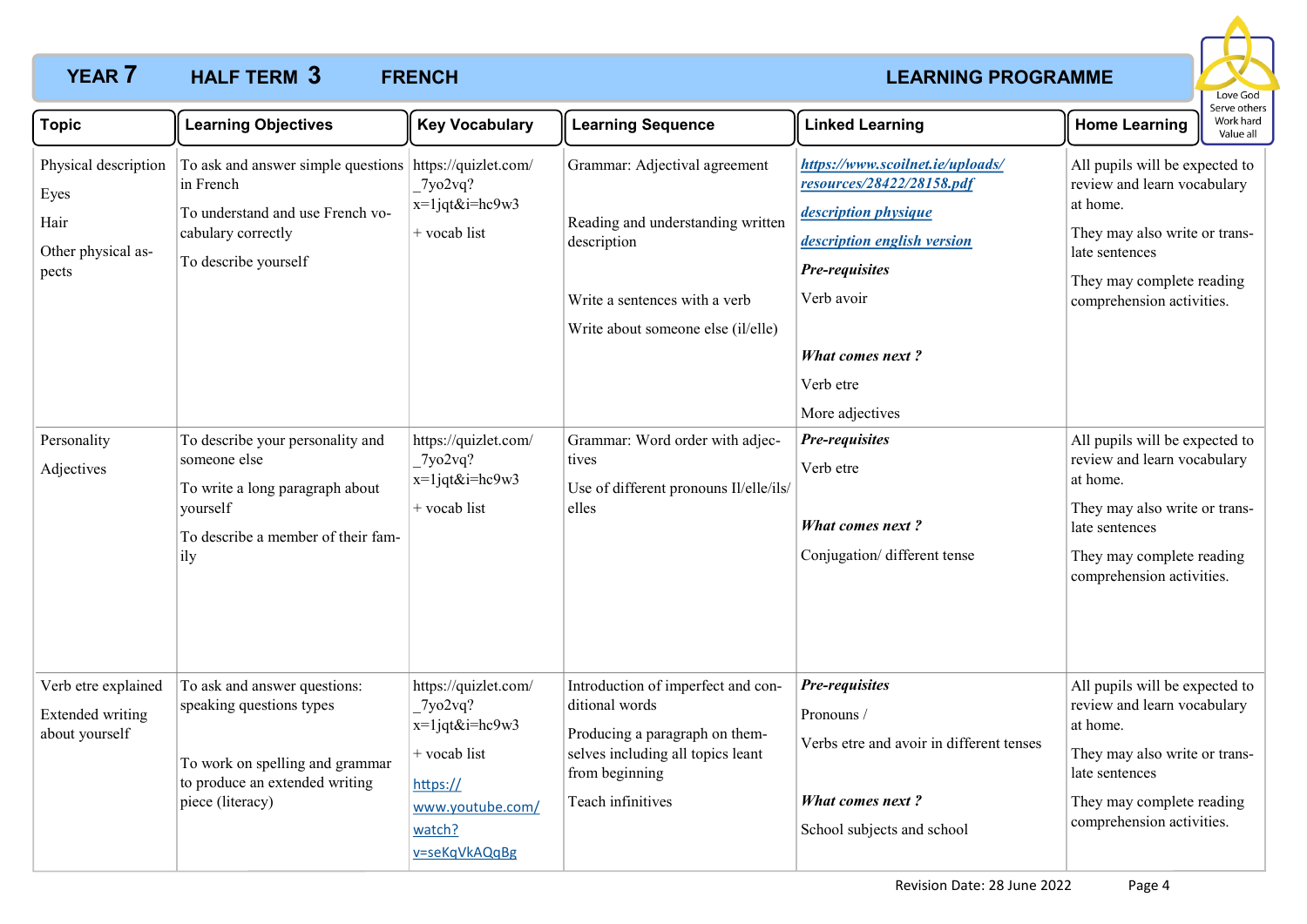## **YEAR 7 HALF TERM 4 FRENCH** *CONSUMER CONSUMER EXAMPLE AT A REARNING PROGRAMME* **HALF TERM FRENCH 4**



| <b>Topic</b>                                  | <b>Learning Objectives</b>                                                                                                                                                                                                                                                     | <b>Key Vocabulary</b>                                                | <b>Learning Sequence</b>                                                                                                                                                                                                              | <b>Linked Learning</b>                                                                                                                                                                                               | <b>Home Learning</b>                                                                                                                                                                    | serve other<br>Work hard<br>Value all |
|-----------------------------------------------|--------------------------------------------------------------------------------------------------------------------------------------------------------------------------------------------------------------------------------------------------------------------------------|----------------------------------------------------------------------|---------------------------------------------------------------------------------------------------------------------------------------------------------------------------------------------------------------------------------------|----------------------------------------------------------------------------------------------------------------------------------------------------------------------------------------------------------------------|-----------------------------------------------------------------------------------------------------------------------------------------------------------------------------------------|---------------------------------------|
| School subjects and<br><b>School Teachers</b> | To learn vocabulary surrounding<br>school subjects<br>To express justified opinions about<br>school subjects<br>To practice adjectival agreements<br>and the plural opinions.<br>To learn the near future<br>To talk about teachers (their per-<br>sonality and give opinions) | https://quizlet.com/<br>8e1xaq?<br>$x=1$ jqt&i=hc9w3<br>+ vocab list | Introduction of new vocabulary.<br>Using the vocabulary in sentences<br>with justified opinions.<br>Using adjectives and opinions to<br>describe teachers.<br>Using the imperfect and conditional<br>about previous and next teachers | <b>Academic texts</b><br>Quelle-est-ta-matie-re-pre-fe-re-e-<br><b>READING</b><br><b>Pre-requisites</b><br>Opinions<br>Present tense<br>Adjectival agreements<br>What comes next?                                    | All pupils will be expected to<br>review and learn vocabulary<br>at home.<br>They may also write or trans-<br>late sentences.<br>They may complete reading<br>comprehension activities. |                                       |
| school                                        | Timetable and day at To review school subjects vocabu-<br>lary<br>To learn time<br>To learn to use the pronoun On<br>To revise infinitives and near future                                                                                                                     | https://quizlet.com/<br>8e1xaq?<br>$x=1$ jqt&i=hc9w3<br>+ vocab list | Practise telling the time to the mi-<br>nute using 12hr and 24hr clock.<br>Using time to say when are the<br>lessons and when you are going to<br>have lessons<br>Using the two pronouns On and Je                                    | <b>Academic texts</b><br><b>Timetable and day at school</b><br>daily routine<br><b>Pre-requisites</b><br>Numbers and Times (Numeracy)<br>School subjects<br>Conditional and imperfect<br>Numbers<br>What comes next? | All pupils will be expected to<br>review and learn vocabulary<br>at home.<br>They may also write or trans-<br>late sentences.<br>They may complete reading<br>comprehension activities. |                                       |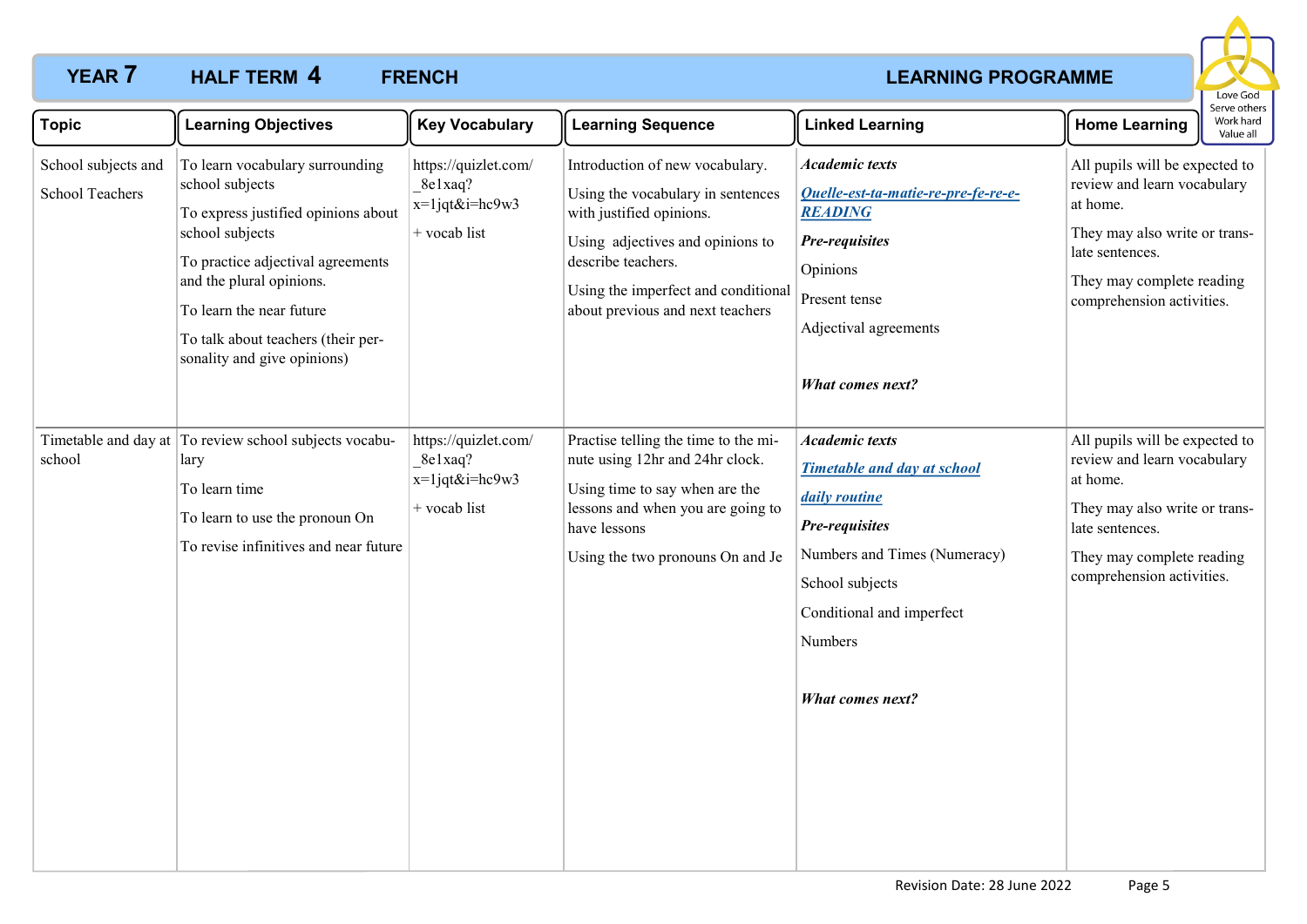# **YEAR 7 HALF TERM 4 FRENCH** *CONSUMER CONSUMER AND ACCOUNT ATTACHMENT CONSUMER ATTACHMENT CONSUMER AND LEARNING PROGRAMME* **HALF TERM FRENCH 4**



| <b>Topic</b>                | <b>Learning Objectives</b>                                                                                                                                                                                                       | <b>Key Vocabulary</b>                                                | <b>Learning Sequence</b>                                                                                                                                                                                                                                | <b>Linked Learning</b>                                                                                                                                                                                                                                                               | <b>Home Learning</b>                                                                                                                                                                    | Serve others<br>Work hard<br>Value all |
|-----------------------------|----------------------------------------------------------------------------------------------------------------------------------------------------------------------------------------------------------------------------------|----------------------------------------------------------------------|---------------------------------------------------------------------------------------------------------------------------------------------------------------------------------------------------------------------------------------------------------|--------------------------------------------------------------------------------------------------------------------------------------------------------------------------------------------------------------------------------------------------------------------------------------|-----------------------------------------------------------------------------------------------------------------------------------------------------------------------------------------|----------------------------------------|
| School clothes and<br>rules | To learn vocabulary surrounding<br>clothes and rules<br>To be able to describe your uniform<br>and different clothes<br>To be able to use the conditional<br>tense and Il faut $+$ infinitive<br>To be able to understand modals | https://quizlet.com/<br>8e1xaq?<br>$x=1$ jqt&i=hc9w3<br>+ vocab list | Introduction of new vocabulary.<br>Introduction of impersonal verbs/<br>modals eg Il faut / On doit<br>Use of different clothes for differ-<br>ent activities<br>Produce extended writing describ-<br>ing their ideal school with imper-<br>sonal verbs | Academic text<br>T:\MFL\2016 onwards (update in pro-<br>gress)\FRENCH\Academic texts\Pour<br>ou contre l uniforme.pdf<br>Pre-requisites<br>Infinitives<br><b>PSHE</b><br>Adjectival agreements<br>Colours<br><b>What comes next?</b><br>Opinions and extended sentences on<br>Sports | All pupils will be expected to<br>review and learn vocabulary<br>at home.<br>They may also write or trans-<br>late sentences.<br>They may complete reading<br>comprehension activities. |                                        |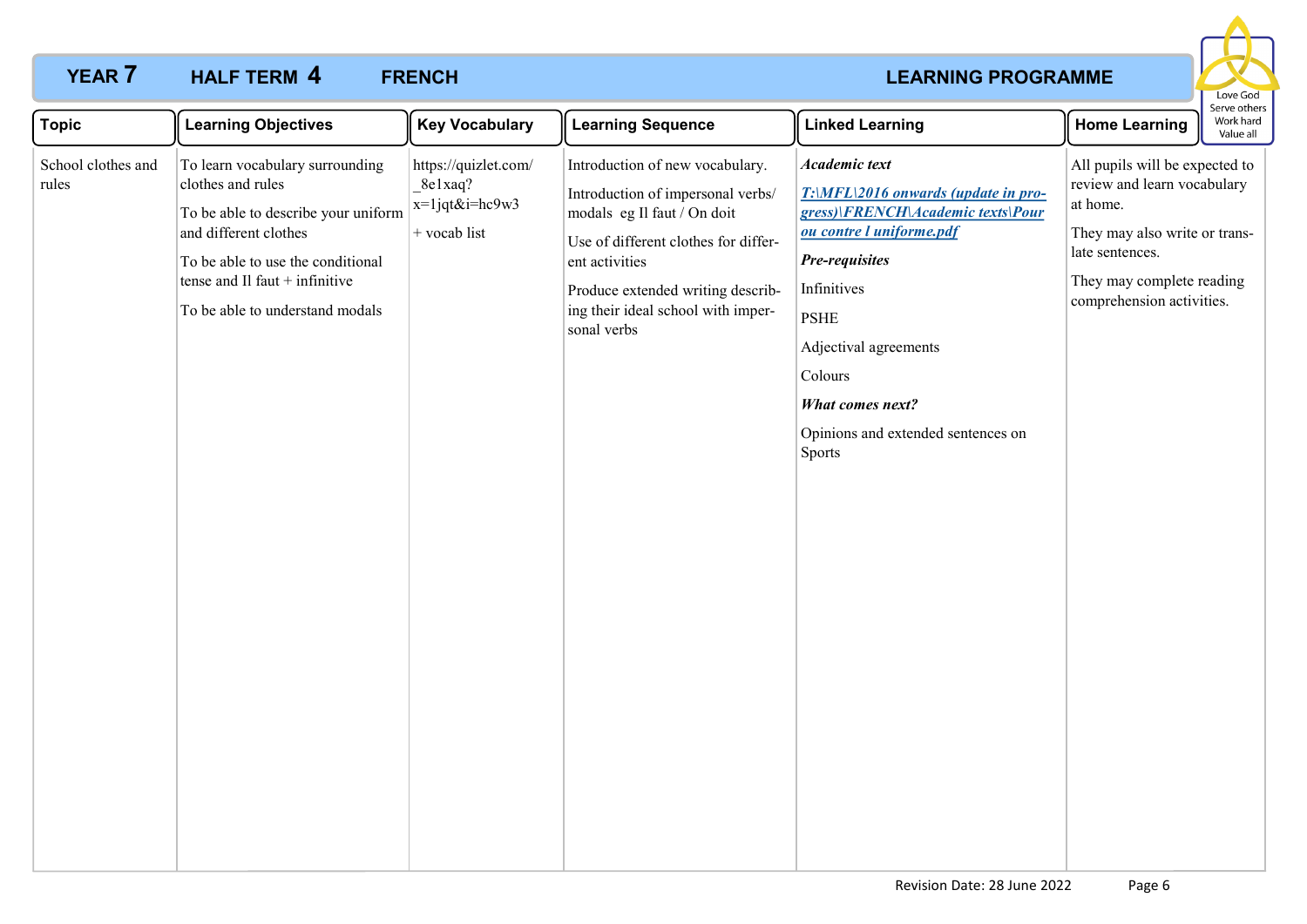## **YEAR 7 HALF TERM 5 FRENCH** *CONSUMER EXAMPLE EXAMPLE EXAMPLE EXAMPLE EXAMPLE EXAMPLE EXAMPLE EXAMPLE EXAMPLE EXAMPLE EXAMPLE EXAMPLE EXAMPLE EXAMPLE EXAMPLE EXAMPLE EXAMPLE EXAMPLE EXAMPLE EXAMPLE EXAMPLE EXAMPLE EXA* **HALF TERM FRENCH 5**



| <b>Topic</b>           | <b>Learning Objectives</b>                                                                                                                                 | <b>Key Vocabulary</b>                                                | <b>Learning Sequence</b>                                                                                                                                                                                                                                                                                            | <b>Linked Learning</b>                                                                                                                                                                                          | בו עם טנוופו:<br>Work hard<br><b>Home Learning</b><br>Value all                                                                                                                         |
|------------------------|------------------------------------------------------------------------------------------------------------------------------------------------------------|----------------------------------------------------------------------|---------------------------------------------------------------------------------------------------------------------------------------------------------------------------------------------------------------------------------------------------------------------------------------------------------------------|-----------------------------------------------------------------------------------------------------------------------------------------------------------------------------------------------------------------|-----------------------------------------------------------------------------------------------------------------------------------------------------------------------------------------|
| Introduction<br>Sports | To be able to name sports.<br>To be able to say which sports you<br>like and dislike and why.<br>To understand the difference be-<br>tween faire and jouer | https://quizlet.com/<br>8hfe14?<br>$x=1$ jqt&i=hc9w3 +<br>vocab list | Introduction of sports vocabulary<br>Using time phrases and days of the<br>week to describe when and how<br>often you do different sports.<br>Using different adjectives to de-<br>scribe why you do/don't like doing<br>different sports.<br>Using the conditional, the imperfect<br>and the near future           | <b>Academic texts</b><br>sports et loisirs.docx<br>Pre-requisites<br>Days of the week/Time<br>Opinions<br>Connectives<br><b>What comes next?</b><br>Other free time activities.<br>Extended opinions.           | All pupils will be expected to<br>review and learn vocabulary<br>at home.<br>They may also write or trans-<br>late sentences.<br>They may complete reading<br>comprehension activities. |
| Hobbies                | To be able to name hobbies<br>To understand how to use modals<br>with hobbies<br>To express opinions<br>To link sport and JO<br>To embed writing skills    | https://quizlet.com/<br>8hfe14?<br>$x=1$ jqt&i=hc9w3 +<br>vocab list | Introduction of vocabulary.<br>Using time phrases and days of the<br>week to describe when and how<br>often you do different sports.<br>Using different adjectives to de-<br>scribe why you do/don't like doing<br>different sports.<br>Introduction of complex structures<br>with infinitive (il est difficile de) | <b>Academic text</b><br>Les Français et les hobbies<br>Pre-requisites<br>Opinions<br>Present tense (jouer and faire)<br>Connectives/intensifiers<br>Tenses phrases<br><b>What comes next?</b><br>House and Home | All pupils will be expected to<br>review and learn vocabulary<br>at home.<br>They may also write or trans-<br>late sentences<br>They may complete reading<br>comprehension activities.  |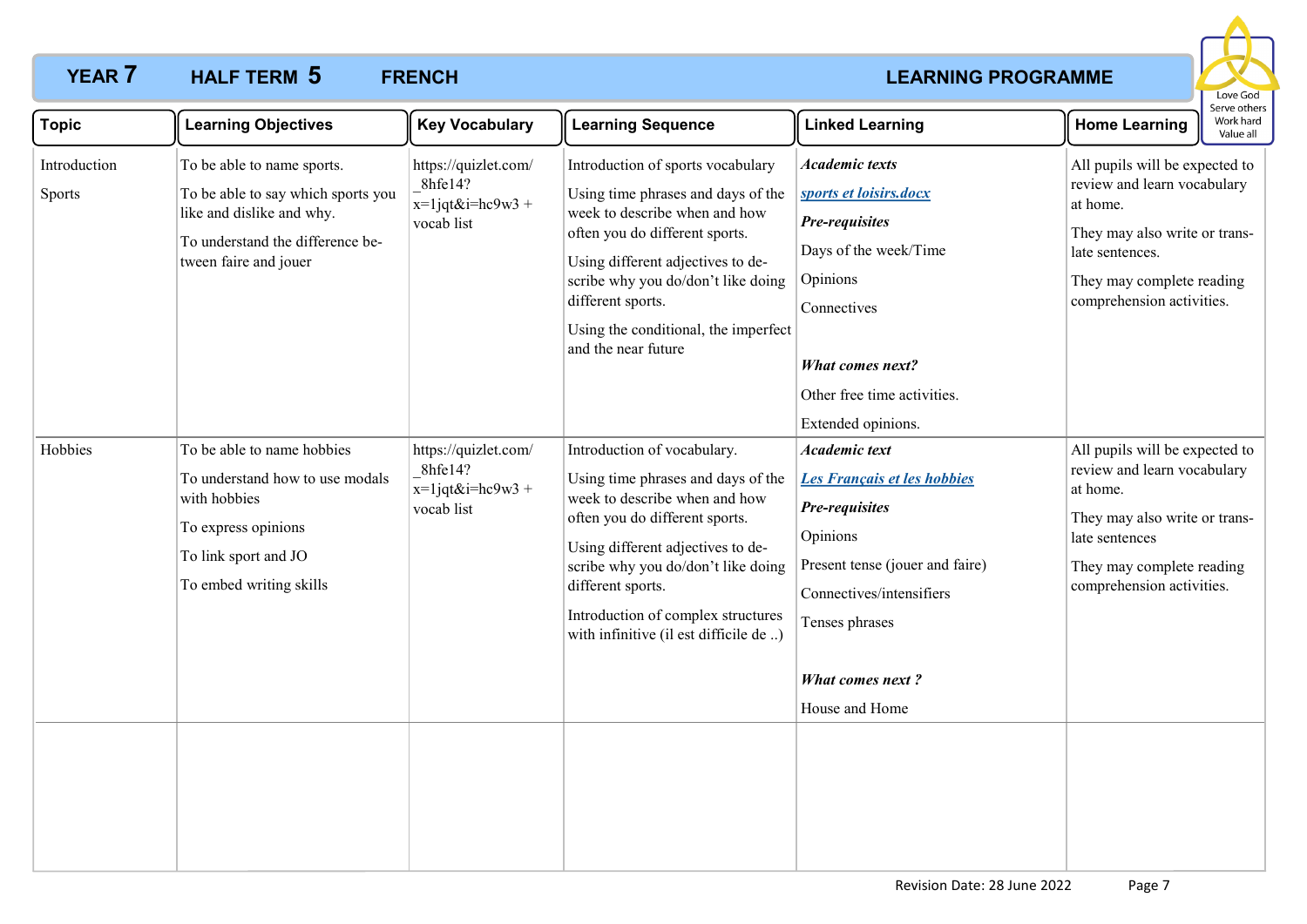## **YEAR 7 HALF TERM 6 FRENCH** *CONSUMER EXAMPLE EXAMPLE EXAMPLE EXAMPLE EXAMPLE EXAMPLE EXAMPLE EXAMPLE EXAMPLE EXAMPLE EXAMPLE EXAMPLE EXAMPLE EXAMPLE EXAMPLE EXAMPLE EXAMPLE EXAMPLE EXAMPLE EXAMPLE EXAMPLE EXAMPLE EXA* **HALF TERM FRENCH 6**



| <b>Topic</b>                                                  | <b>Learning Objectives</b>                                                                                                                               | <b>Key Vocabulary</b>                                                | <b>Learning Sequence</b>                                                                                                                                                                                                                                                     | <b>Linked Learning</b>                                                                                                                                                    | <b>Home Learning</b>                                                                                                                                                                 | Serve others<br>Work hard<br>Value all |
|---------------------------------------------------------------|----------------------------------------------------------------------------------------------------------------------------------------------------------|----------------------------------------------------------------------|------------------------------------------------------------------------------------------------------------------------------------------------------------------------------------------------------------------------------------------------------------------------------|---------------------------------------------------------------------------------------------------------------------------------------------------------------------------|--------------------------------------------------------------------------------------------------------------------------------------------------------------------------------------|----------------------------------------|
| Where do you live<br>Type of house<br>Surroundings            | To be able to say where you live.<br>To give details<br>To learn rooms in the house<br>To say where you used to live and<br>where you would like to live | https://quizlet.com/<br>8hffnx?<br>$x=1$ jqt&i=hc9w3<br>+ vocab list | To recap the present tense with<br>habiter<br>Introduction of vocabulary to talk<br>about accommodation.<br>Using adjectives to describe the<br>type of house you live in and to<br>give extra detail.<br>Use conjugations to talk about<br>where you and other people live. | <b>Academic text</b><br>ma nouvelle maison<br>La maison de Ben<br>Pre-requisites<br>Comparative<br>Questions and answers<br>Adjectives/colours<br><b>What comes next?</b> | All pupils will be expected to<br>review and learn vocabulary<br>at home.<br>They may also write or<br>translate sentences<br>They may complete reading<br>comprehension activities. |                                        |
| What is there in<br>your town<br>Places in town<br>Directions | To say what there is in town using<br>il y a and negation<br>To compare and describe places in<br>town<br>To describe your town                          | https://quizlet.com/<br>8hffnx?<br>$x=1$ jqt&i=hc9w3<br>+ vocab list | To describe a picture describing<br>what is in your town (speaking<br>preparation)<br>To use negation and understand<br>articles<br>To use opinions and description on<br>places in town                                                                                     | <b>Academic texts</b><br>Ma-ville-Readings<br>directions se situer dans l espace<br>Pre-requisites<br>Opinions<br>Comparative<br>Adjectives<br><b>What comes next?</b>    | All pupils will be expected to<br>review and learn vocabulary<br>at home.<br>They may also write or<br>translate sentences<br>They may complete reading<br>comprehension activities. |                                        |